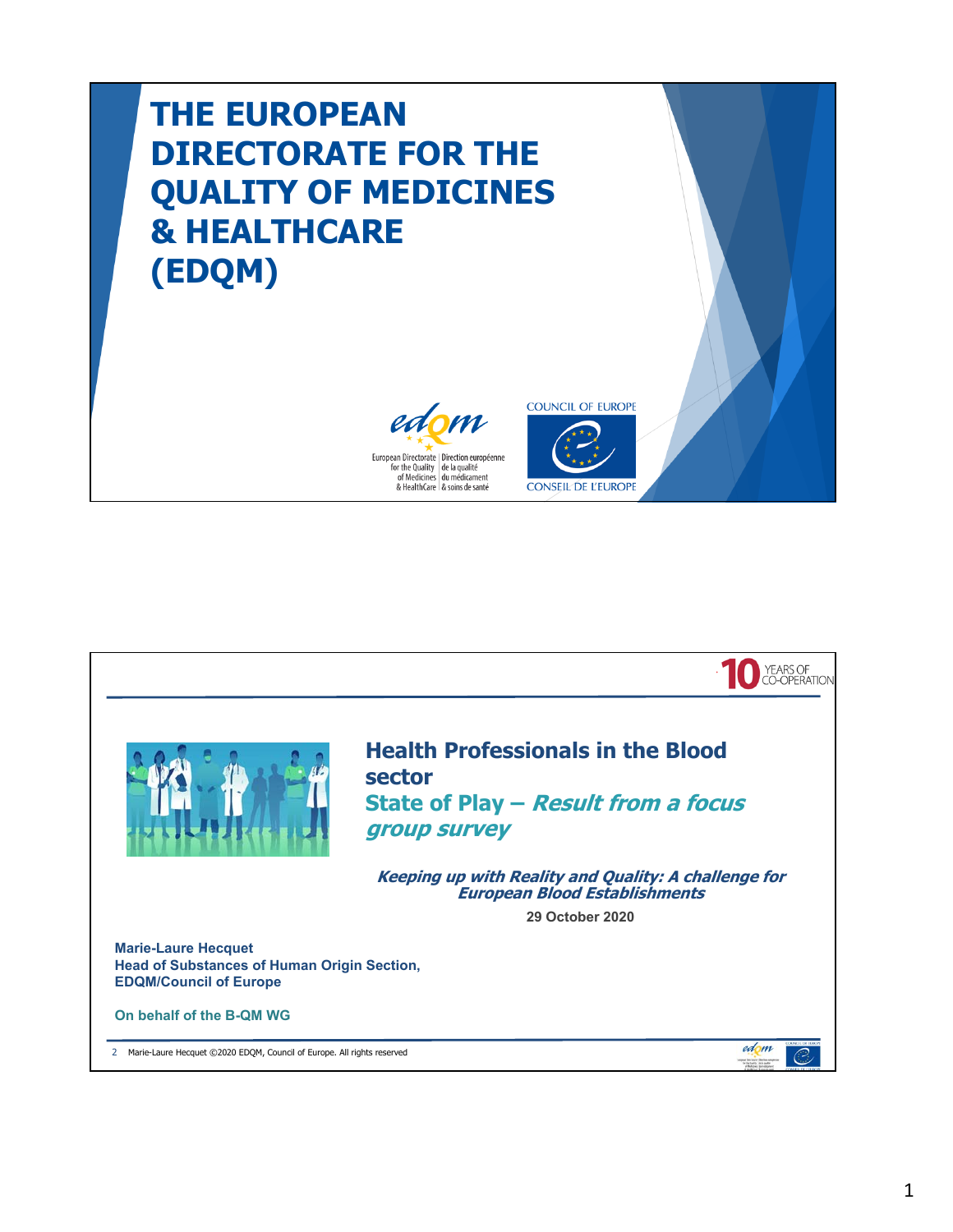

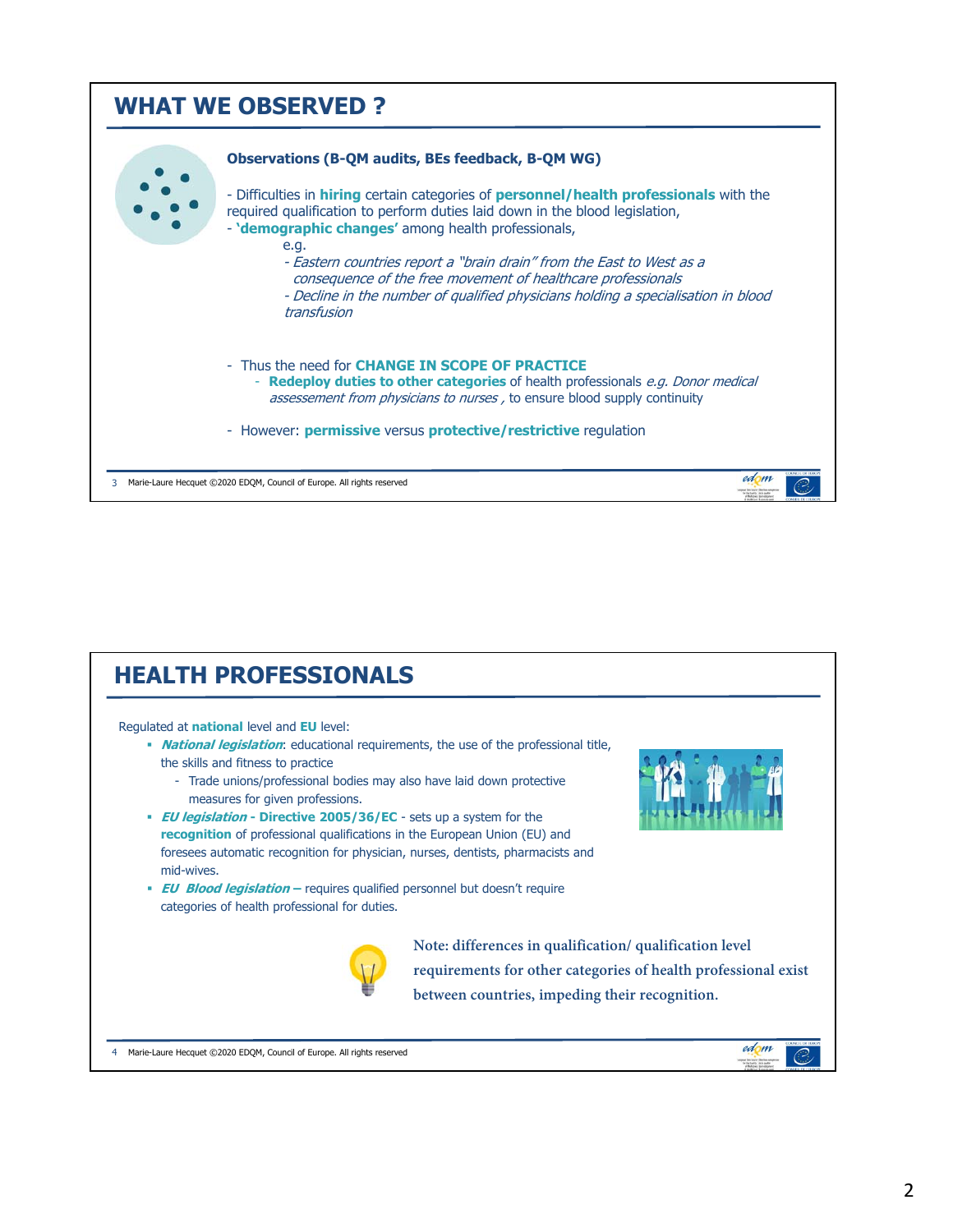## **A FEW DEFINITIONS**



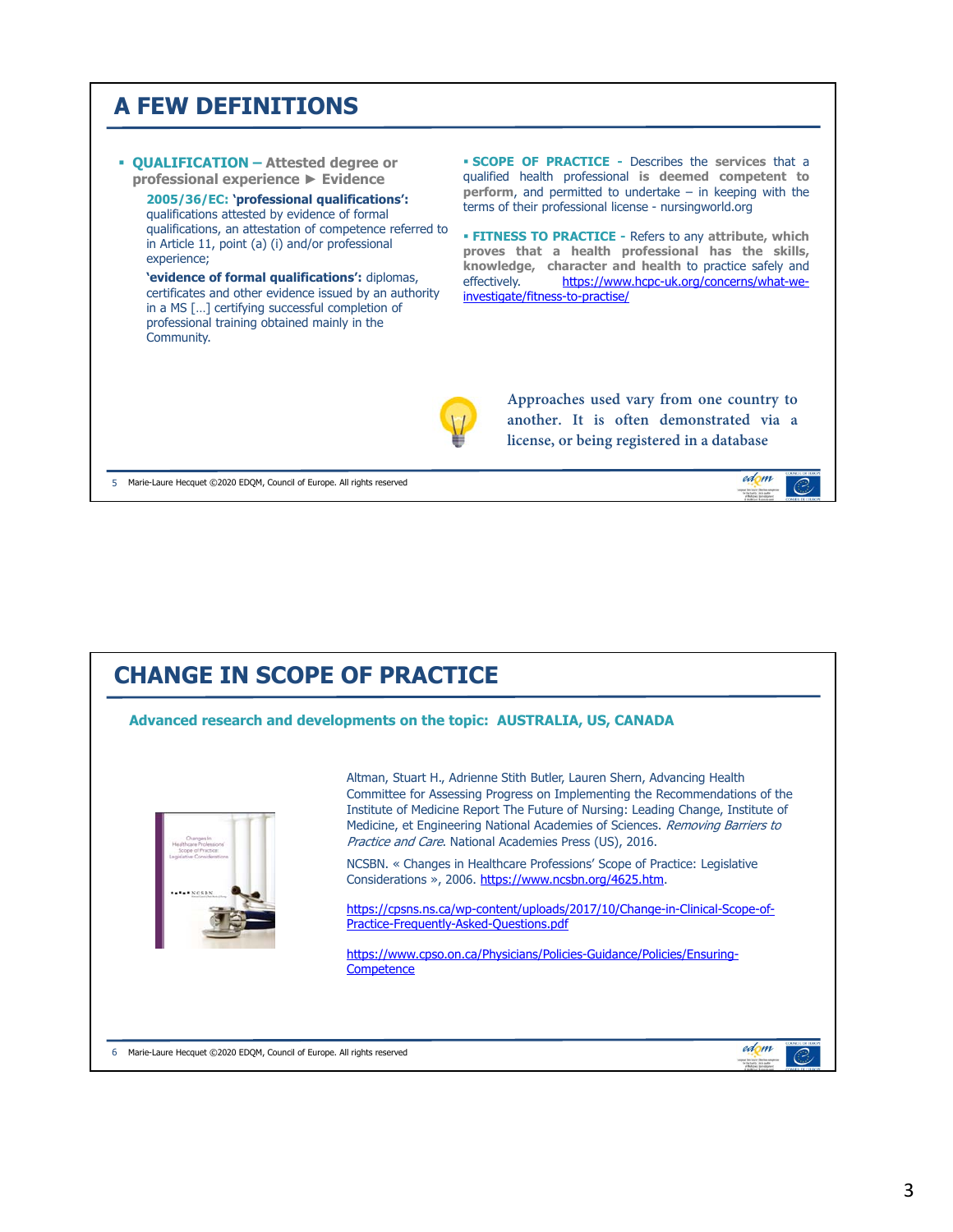

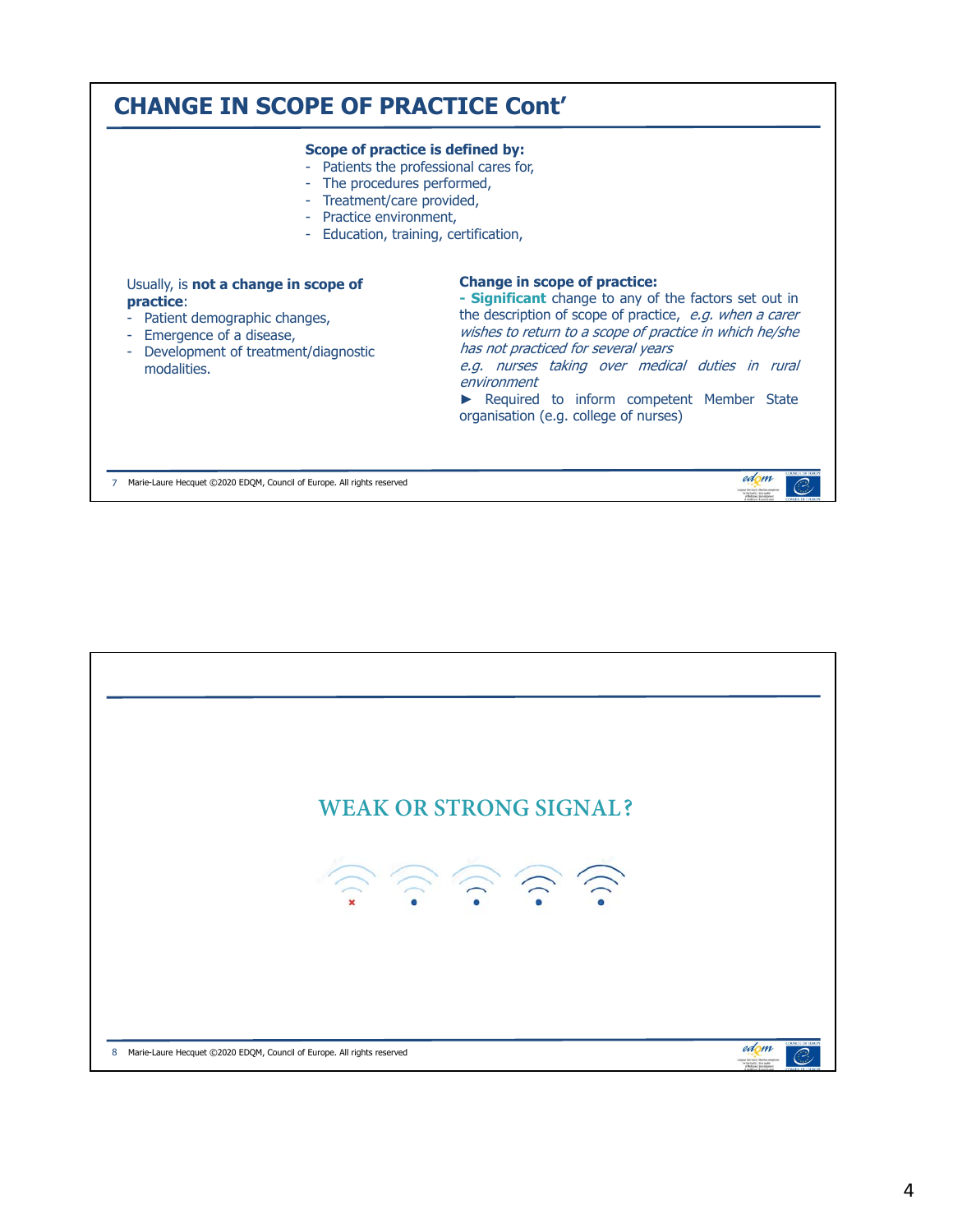

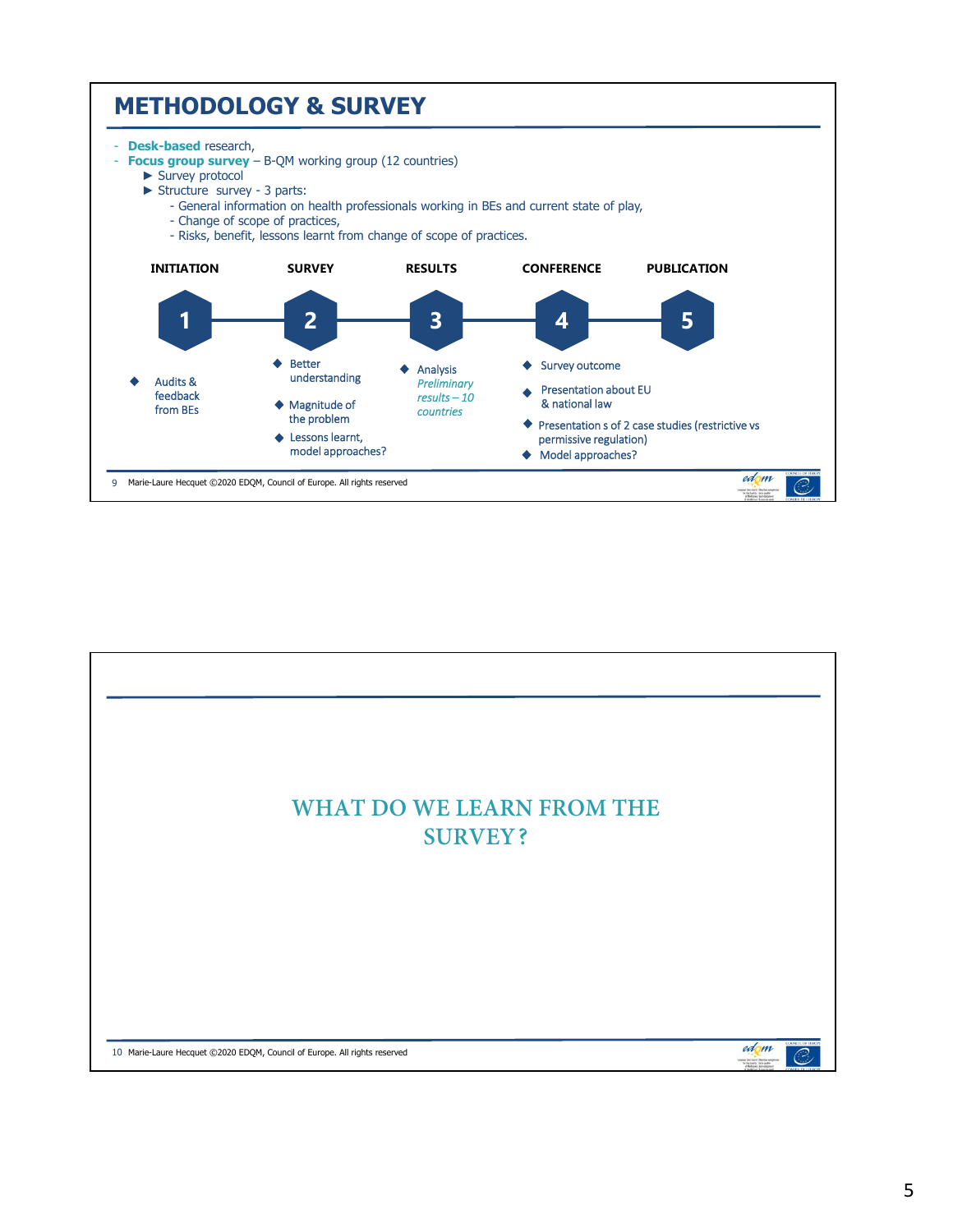

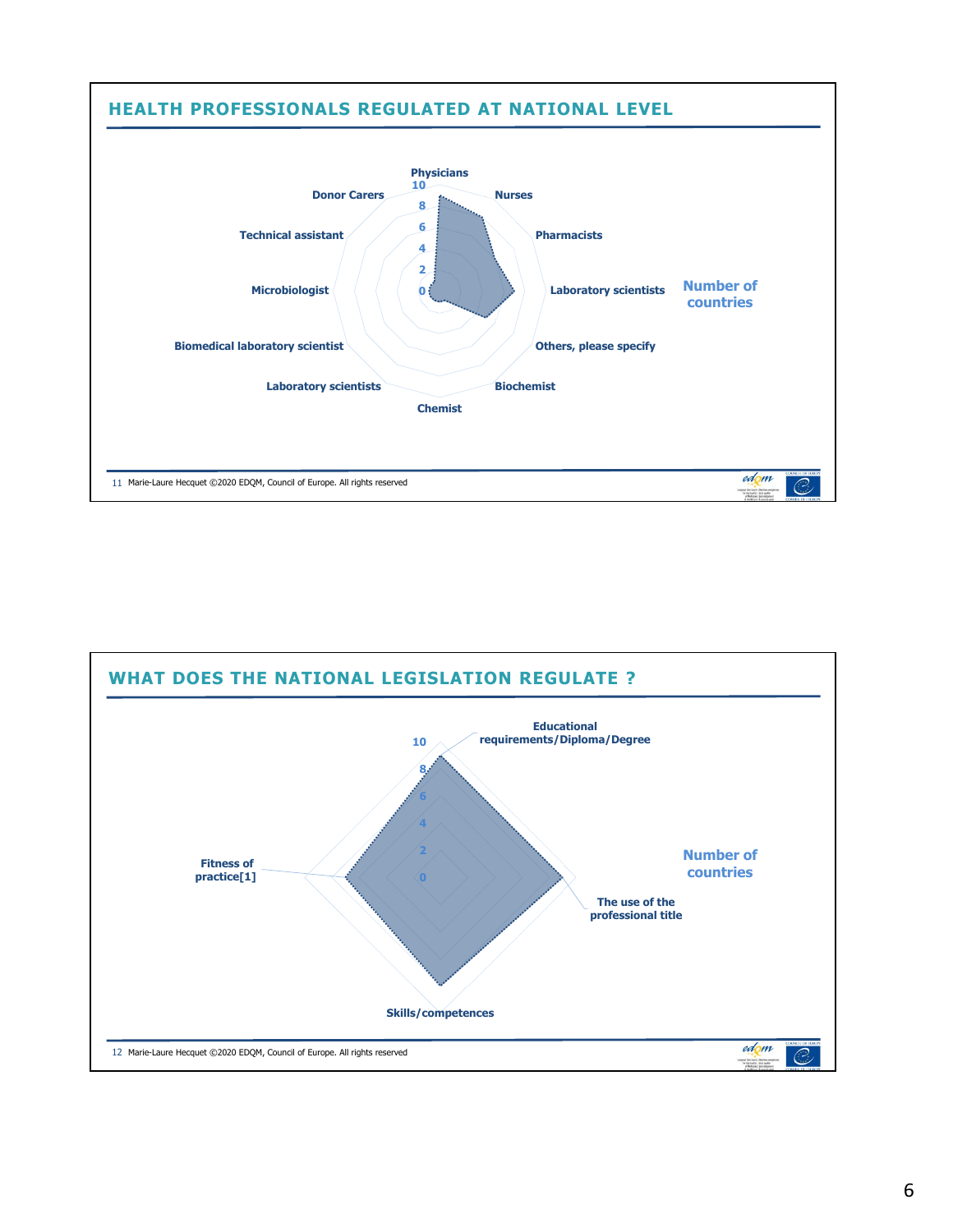

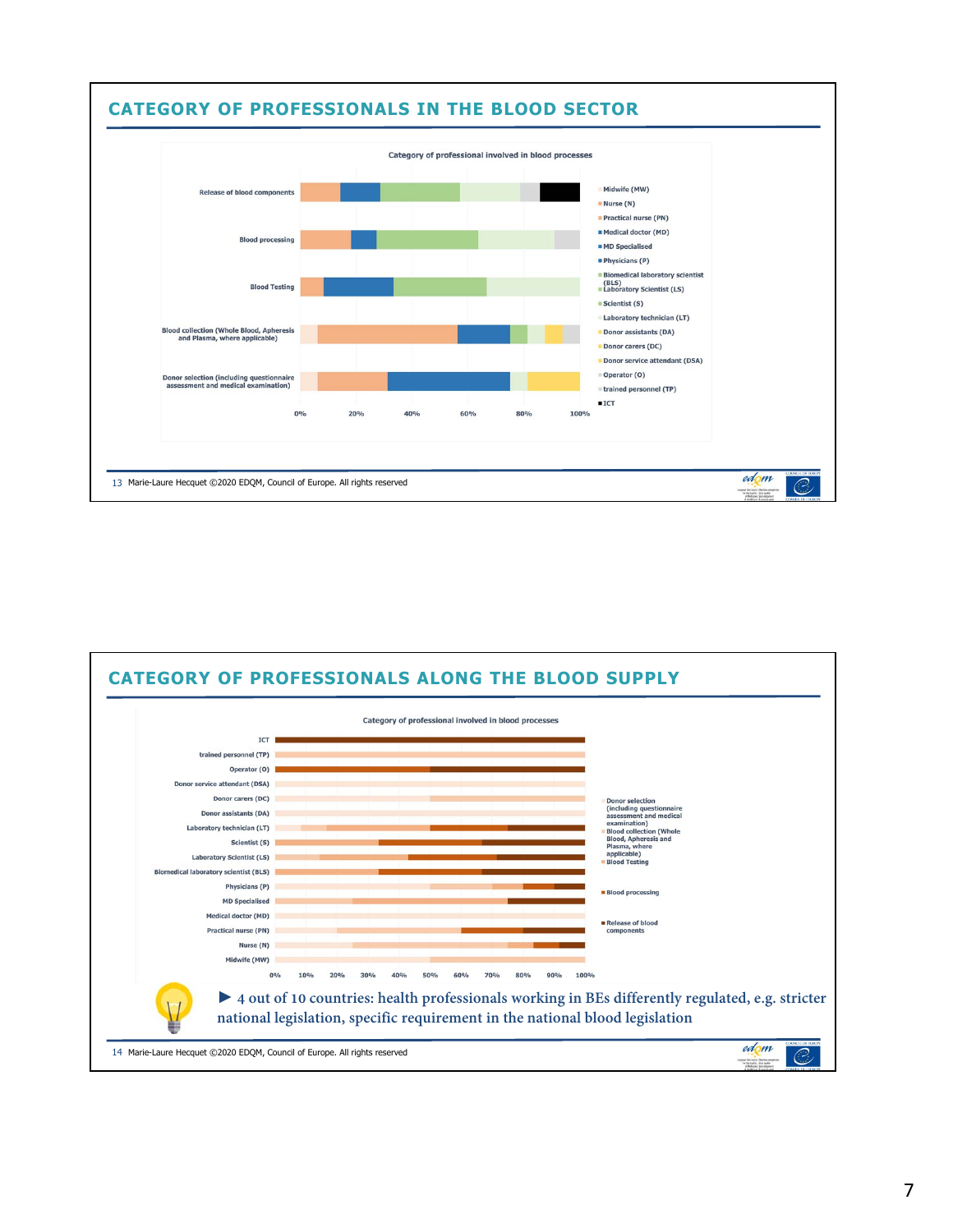

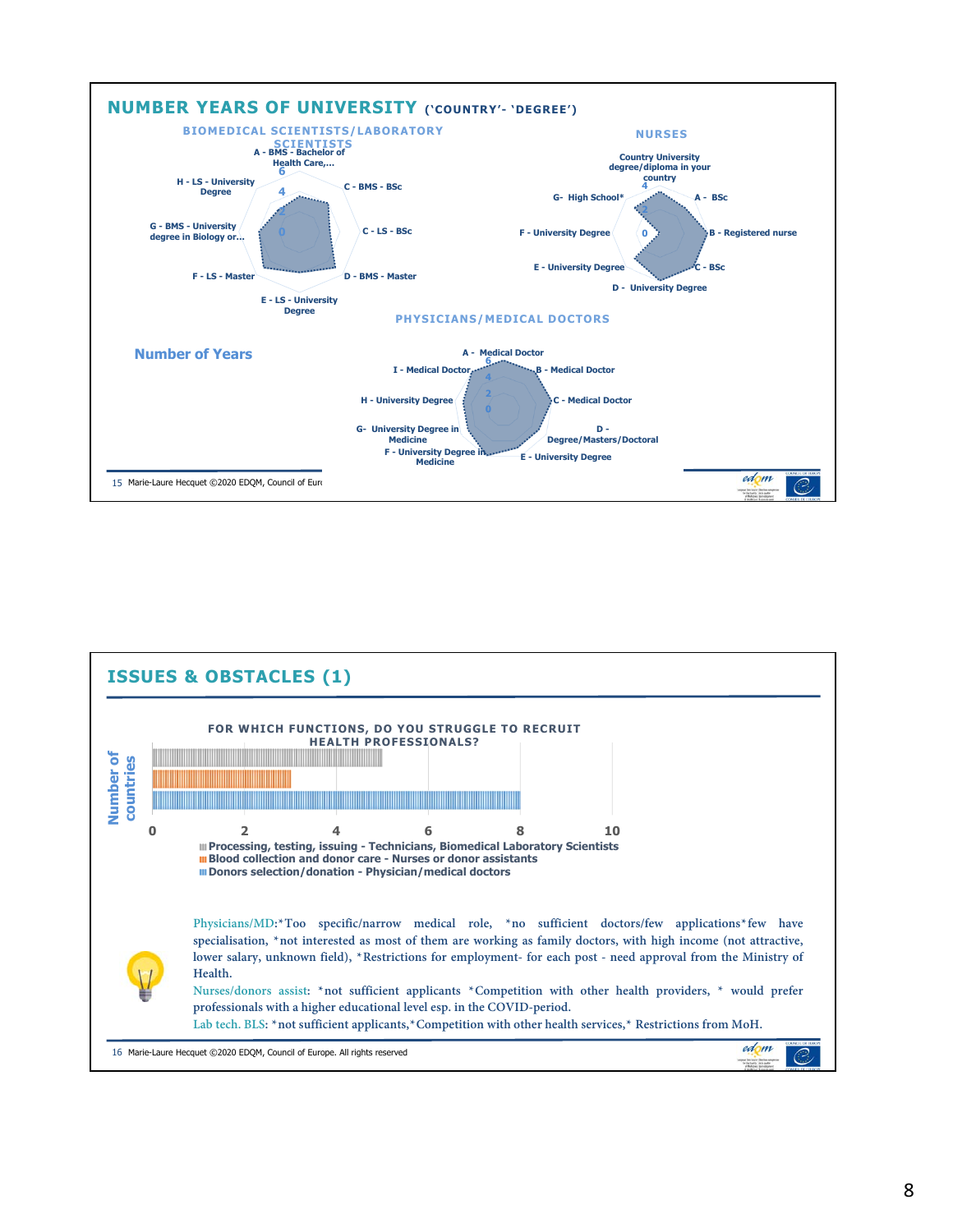

|                       |                             | 5 out of 10 countries have implemented, will implement or have examined the possibility                                                                                                                                                                                                                                              |
|-----------------------|-----------------------------|--------------------------------------------------------------------------------------------------------------------------------------------------------------------------------------------------------------------------------------------------------------------------------------------------------------------------------------|
| Country A <b>Done</b> |                             | Physicians ▶ Nurses: Nurses are trained to be consultants in donor selection<br>process<br>Biomedical laboratory scientists are taking care of the night shifts in Blood Group<br>Laboratory instead of Candidates of Medicine (students)                                                                                            |
| Country D             | <b>Done</b><br>To be done   | Scientists ► Operators: Implemented changes last year in production to move<br>certain activities from scientists to operators.<br>Now reviewing <b>Medical Laboratory Scientist</b> activities.                                                                                                                                     |
|                       | Country E <b>To be done</b> | <b>Physicians &gt; Nurses:</b> Donor pre-donation assessment/screening to be performed<br>by nurses with an MD being available all the time.<br><b>Laboratory aids:</b> Introduce laboratory aides for specific tasks, e.g. processing of<br>blood, always under the supervision of a lab scientist                                  |
| Country I             | <b>Examined</b>             | We have examined the possibilities but because of several reason: no possibilities to<br>supervise real-time digitally, not enough donor assistants, who have the educational<br>level of a nurse, we don't think we can implement such a change in the near future.                                                                 |
| Country H Done        |                             | <b>Physicians <math>\triangleright</math> nurses/donor care in donor selection and collection</b><br>Blood Collection, including venepuncture performed by Donor Carers.<br>Lab scientists: Fewer registered laboratory scientists employed in testing and<br>processing. Increase in number of non-qualified laboratory technicians |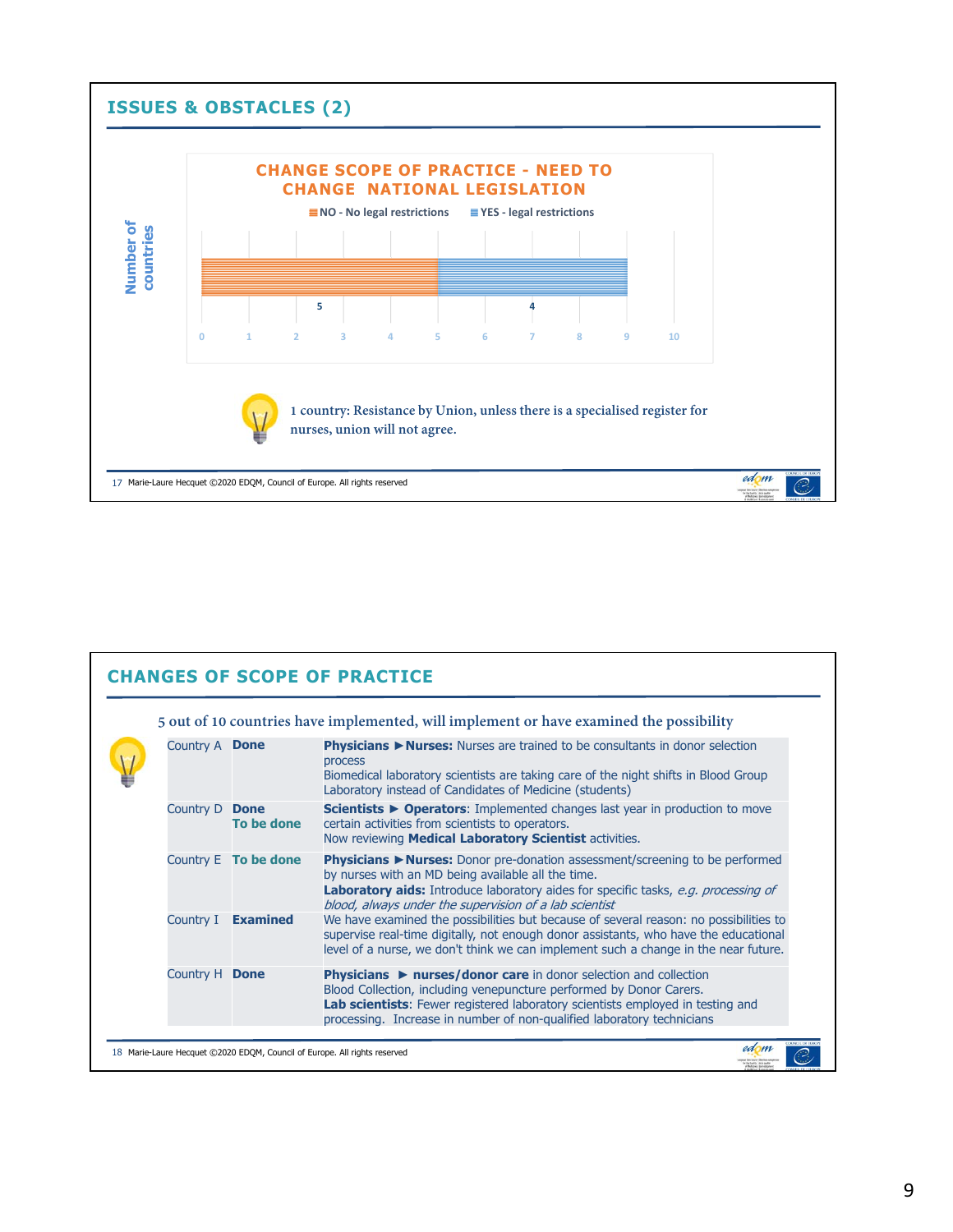

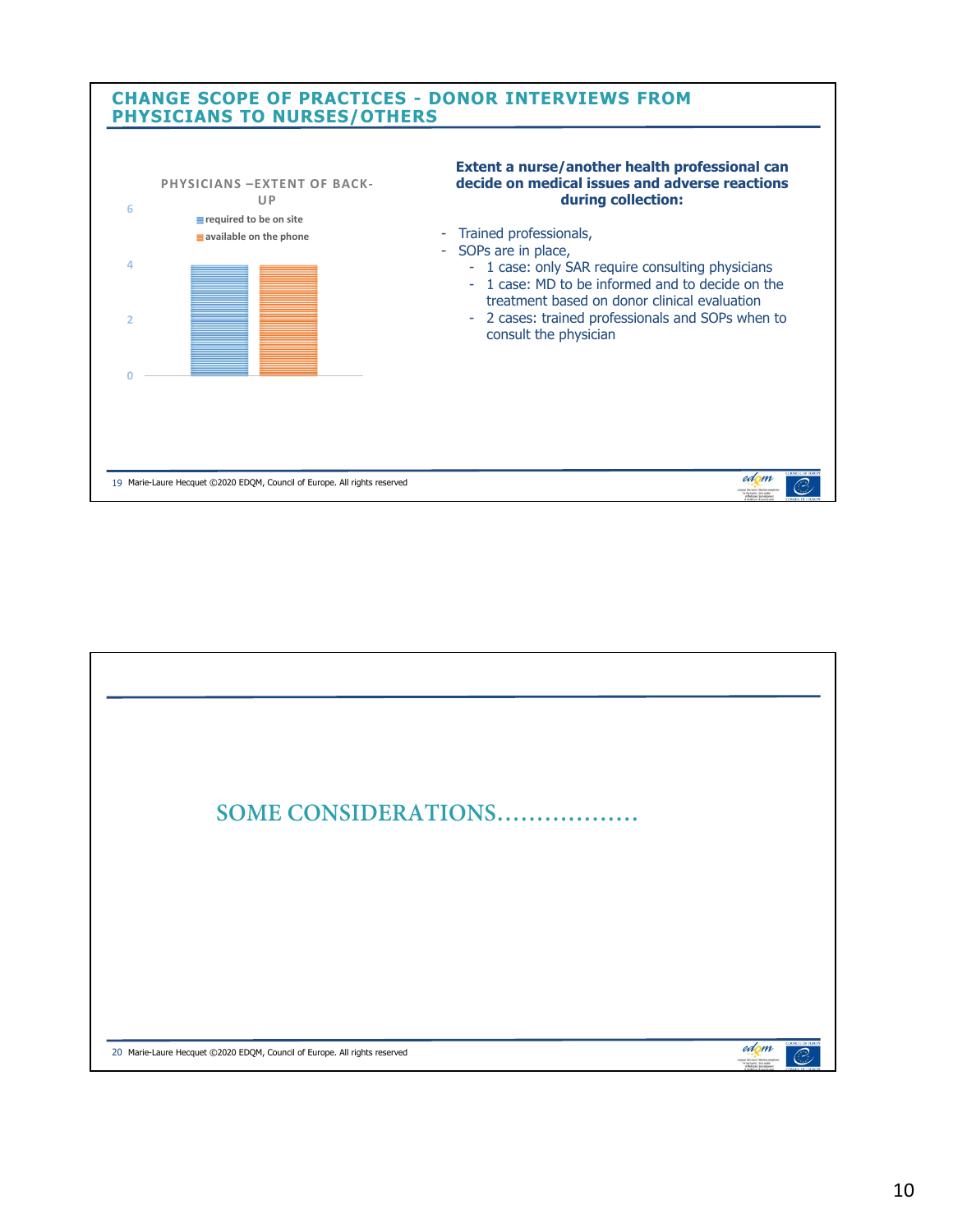